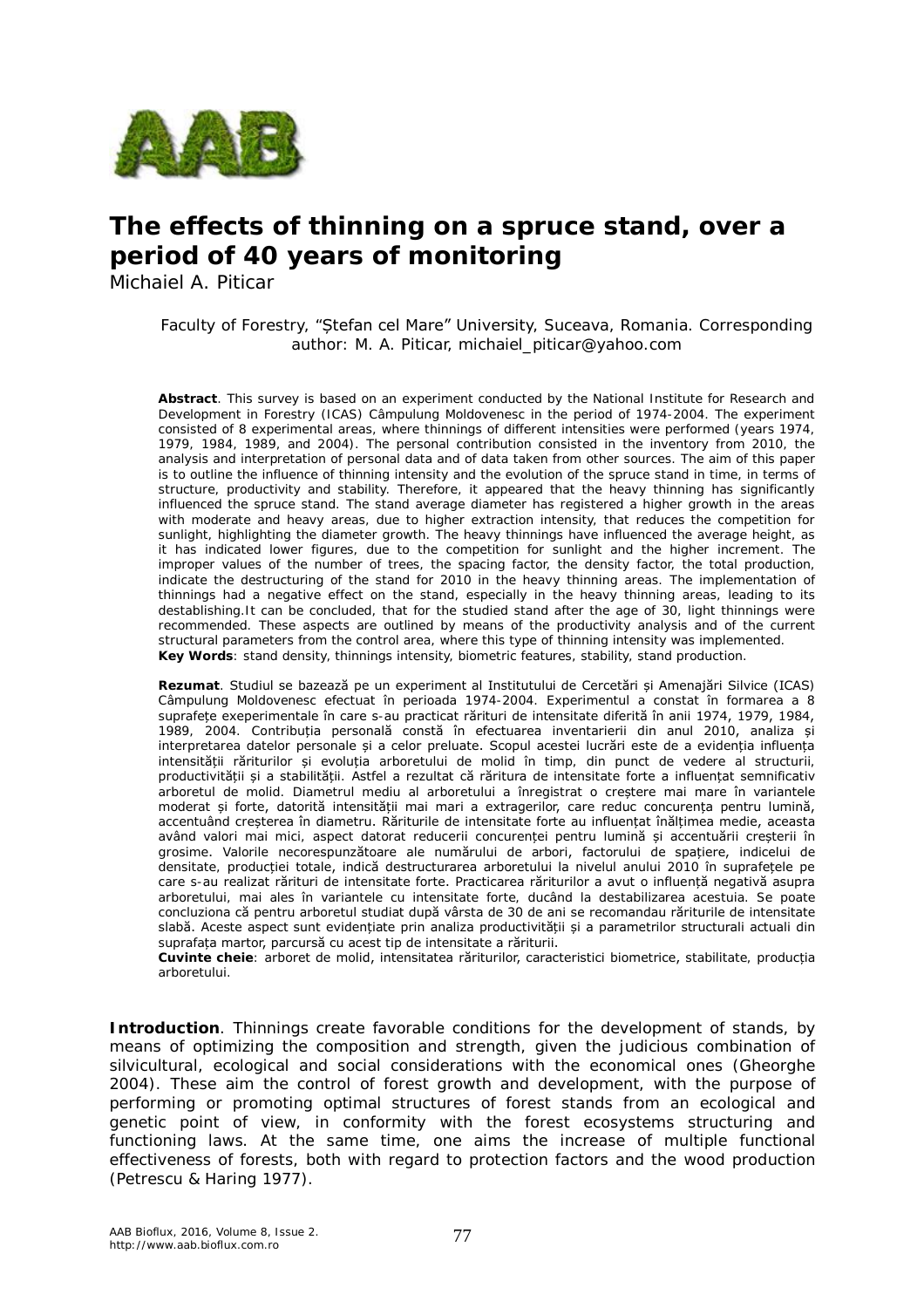Thinnings involve the improvement of protection and production functions of forest stands, their plant health improves and conserves itself and the biodiversity of the forest ecosystem is improved, with the purpose of increasing the degree of stability and strength of forest stands to the action of disturbances (wind, snow, diseases, pests, pollution etc.) (Negulescu 1973).

Resinous forests and particularly spruce forests, which are usually cultivated uniform stands, are of great economic importance and play a special role in the protection of the environment. However, these forests are damaged by large-scale fellings and wind breakages, not to mention the serious disruptions in the past decades. The fellings are largely based on extreme natural phenomena, which affect these forest stands, but also on the improper application of the tending and handling works within the cultivated forest.

The purpose of this research is to control out the influence of thinnings and the evolution of spruce stands from a structure, stability and growth perspective, that is induced by thinnings with different intensity variants. In order to achieve the researchers' purpose, the structural features of the stand (over a period of 40 years of works) were studied by reference to the main biometric features (diameter, height), the number of trees on unit, the stand's base area and its volume, the growth, the stability (slenderness coefficient).

**Material and Method**. The survey was conducted in the range of the Forest Division Frasin, on experimental areas of I.C.A.S. Campulung Moldovenesc, Romania (Figure 1).



Figure 1. Study area.

Geographically, the Forest Division Frasin is situated in the county of Suceava, comprising a part of the forest regions from the middle basin of the river Moldova upstream to the city of Gura Humorului. From an administrative point of view, the Forest Division is subordinated to the Forestry Department Suceava, the entire surface being managed by the National Forests Administration Romsilva.

The Bahna experimental block comprises 8 experimental areas, located in UP II Sălătruc, lot 2A, where thinnings of three different intensities were performed. Three of those areas were affected by fellings (V4, V5, V7) being totally damaged; there are currently five areas left.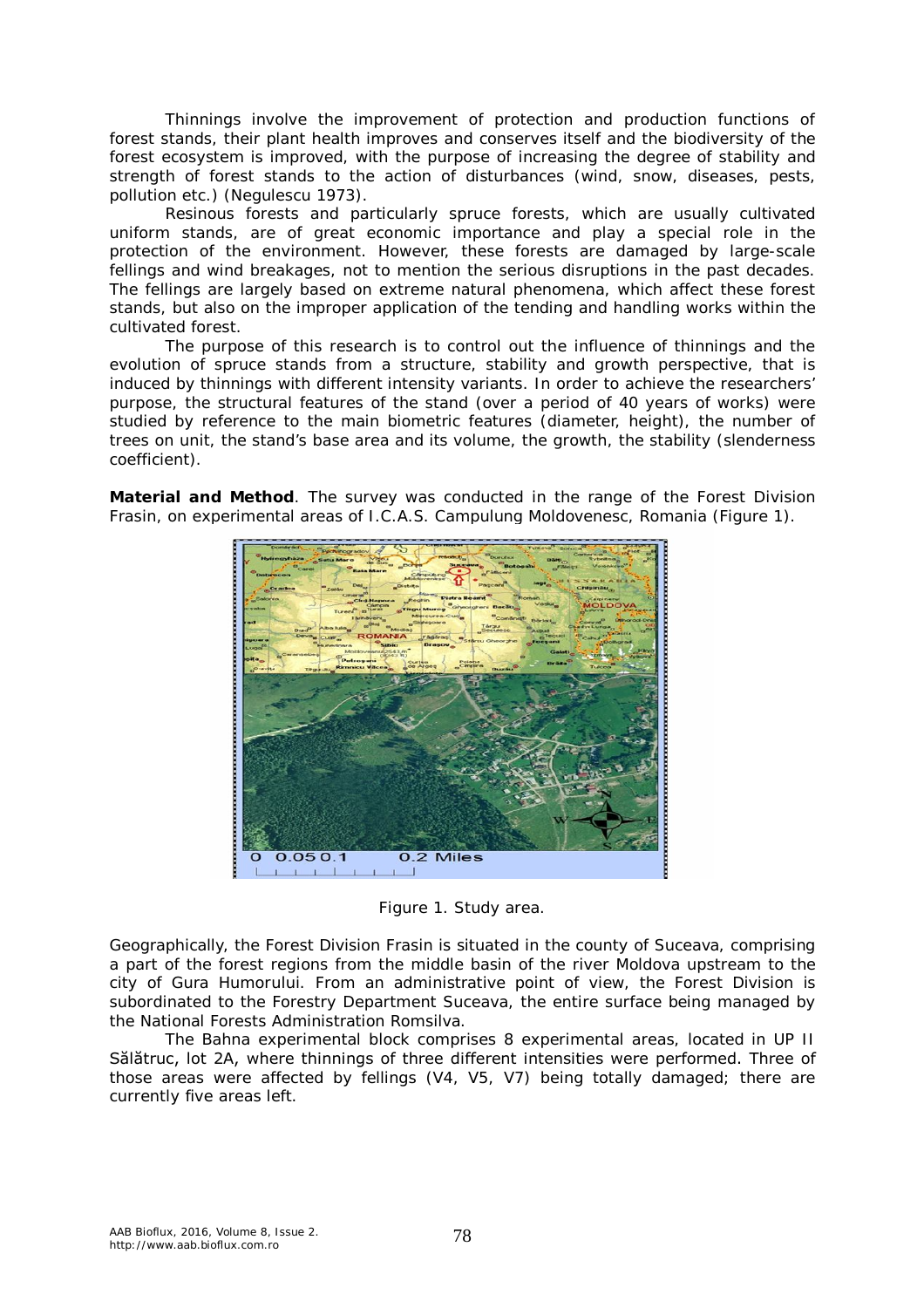Table 1

#### Experimental areas

| Experimental<br>plot  | $V^{\tau}$ |                               | V4 | V5 | V6    |                 | V8              |
|-----------------------|------------|-------------------------------|----|----|-------|-----------------|-----------------|
| Thinning<br>intensity | Moderate   | Moderate Moderate Heavy Heavy |    |    | Heavv | Control<br>plot | Control<br>plot |

In our country, according to their intensity, thinnings are classified as: light (<6%); moderate (6-15%); heavy (16-25%); very heavy (>25%), (\*\*\* 2000). Thinning intensity varies in relation to stands, species, age and structure. In the V8 area, used as control, one has performed light thinnings.

Lot 2A covers 27.8 ha, the type of site is the mountain mixed forest site, of superior site quality. Hence, it is Norway spruce stand with mull flora, situated on an waved slope, north-easterly direction, inclination of 15°, altitude 530-660 m, of the age of 70 years and a current mixture of 8Mo 2Br (\*\*\* 2009).

The areas were monitored by I.C.A.S. since 1974. Four stages of thinnings were performed between 1974-1989, which followed every 5 years. After every stage, one has conducted the inventory of all trees from the experimental areas and also the processing of data. The most recent inventory and all the necessary estimations for highlighting the influence of thinning and the stands structural evolution were performed in this paper. The diameters of all trees (178 trees) and also 54 heights were measured on site, in order to lay out the curves of heights.

The volume of trees was determined with the help of the following formula (Giurgiu et al 2004):

$$
V = G \times H \times f
$$

Where:  $G =$  base area of the stand

 $H = \text{medium height}$ 

 $f = form factor (spruce , f = 0.544'').$ 

The thinning intensity will be established as a percentage ratio between the number, or the base area, or the volume of the trees to be extracted and the number, the base area, or the volume of all the trees from the stand, before extraction. Percentage indices result:  $I_N$  – for the number of trees;  $I_G$  – for the base area;  $I_V$  – for the volume.

$$
I_N = \frac{N_e}{N_i} \times 100
$$

Where:  $I_N$  = density index

 $N_e$  = number of extracted trees

 $N_i$  = initial number of trees

The Hart-Becking spacing factor is expressed in percents by the average distance between trees from their dominant height. The procedure is based on the idea, that the intensity on the number of trees of the cultural operations, can be expressed by means of the optimal necessary vital space of each tree, in order to develop normally (Negulescu 1973).

$$
S = \frac{a}{H_{\text{dom}}} \times 100
$$

Where: S% = Hart-Becking spacing factor

a = average distance between trees in meters

 $H_{dom} =$  dominant height (superior) of the stand.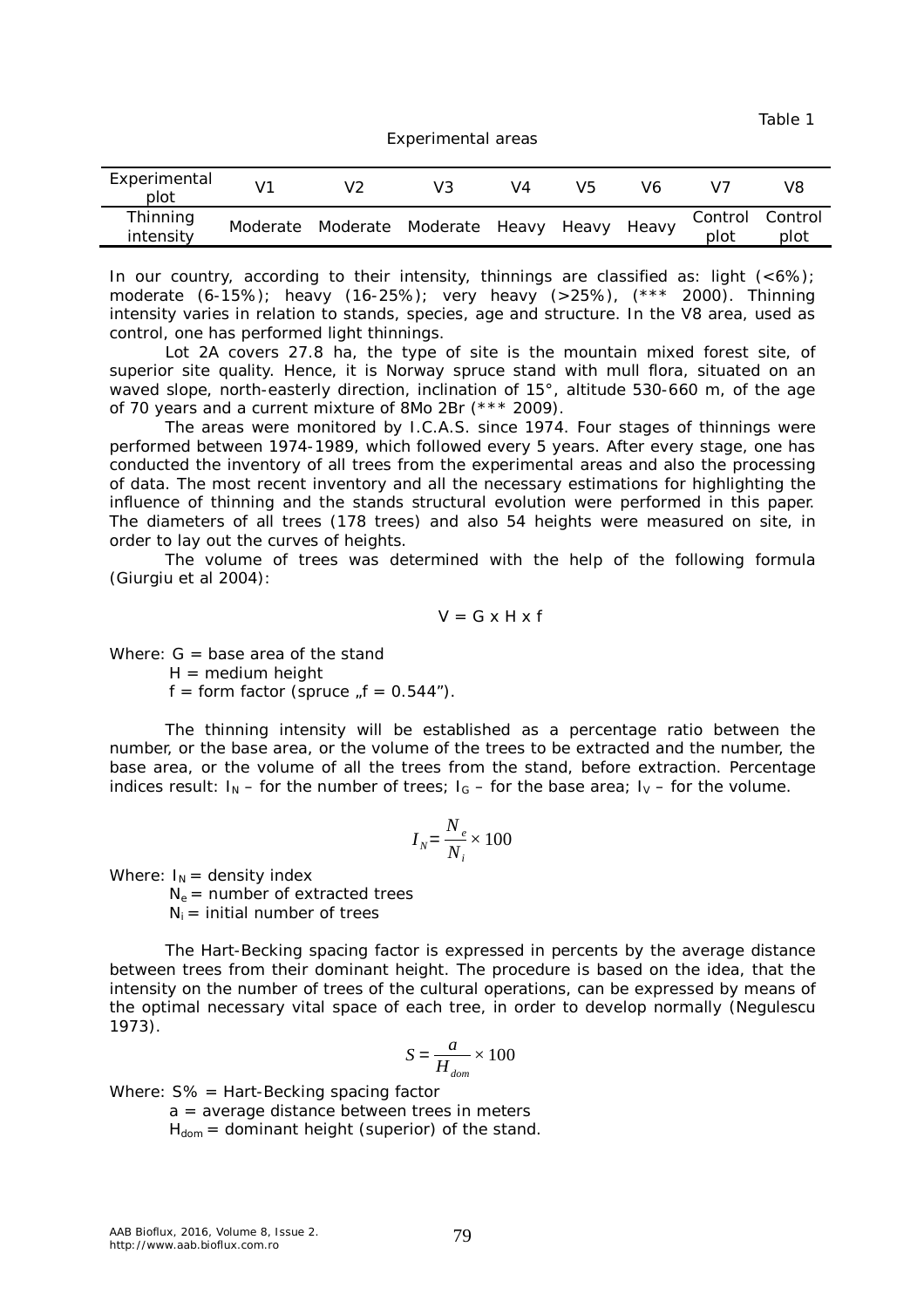The slenderness coefficient was used as stability indicator of the stand. This coefficient is to express the distribution of the bole biomass in space (Grudnicki 2004) and is to be determined as a ratio between the bole height and the tree's base diameter.

$$
\lambda_d = \frac{h}{d} \, m \times cm^{-1}
$$

Where:  $\lambda_d$  = dendometric slenderness coefficient

 $d =$  tree base diameter (cm)

 $h =$  bole height  $(m)$ 

The average slenderness coefficients were calculated in this paper for every experimental area.

The calculations, charts and the determination of statistical parameters were elaborated with the help of analytical calculation programs.

### **Results and Discussion**

### *Study of thinnings character in relation to stand density*

Thinning intensity. As can be seen from Figure 2, the different thinning intensity depending on the selected option in the experimental areas. One can observe the stronger intervention in the first thinning stages, because heavy thinnings are recommended in case of the spruce, in the initial development stages (Wallentin 2007).

Heavy, moderate and light thinnings were performed in the first thinning stages, after which the intensity decreased and light interventions (<6%) were performed for the last thinning from all experimental areas, except the control area, where a moderate thinning (6-15%) was performed.



Figure 2. Thinning intensity.

The number tree number dynamics. The number of trees has decreased differently in every area, due to the variation of extractions in the period of 1974–1989 depending on the selected intensity for every experimental area but also because of the effect of destabilising factors (wind, snow), that have affected the stand (Figure 2).

The drastic reduction of the number of trees (destructuring) in the area where heavy thinnings were performed. None of the areas with moderate thinning (V2) has developed well, the latter having a very small number of the trees for their development stage. The best values are registered for the moderate thinning variants but also for the control variant (Figure 3).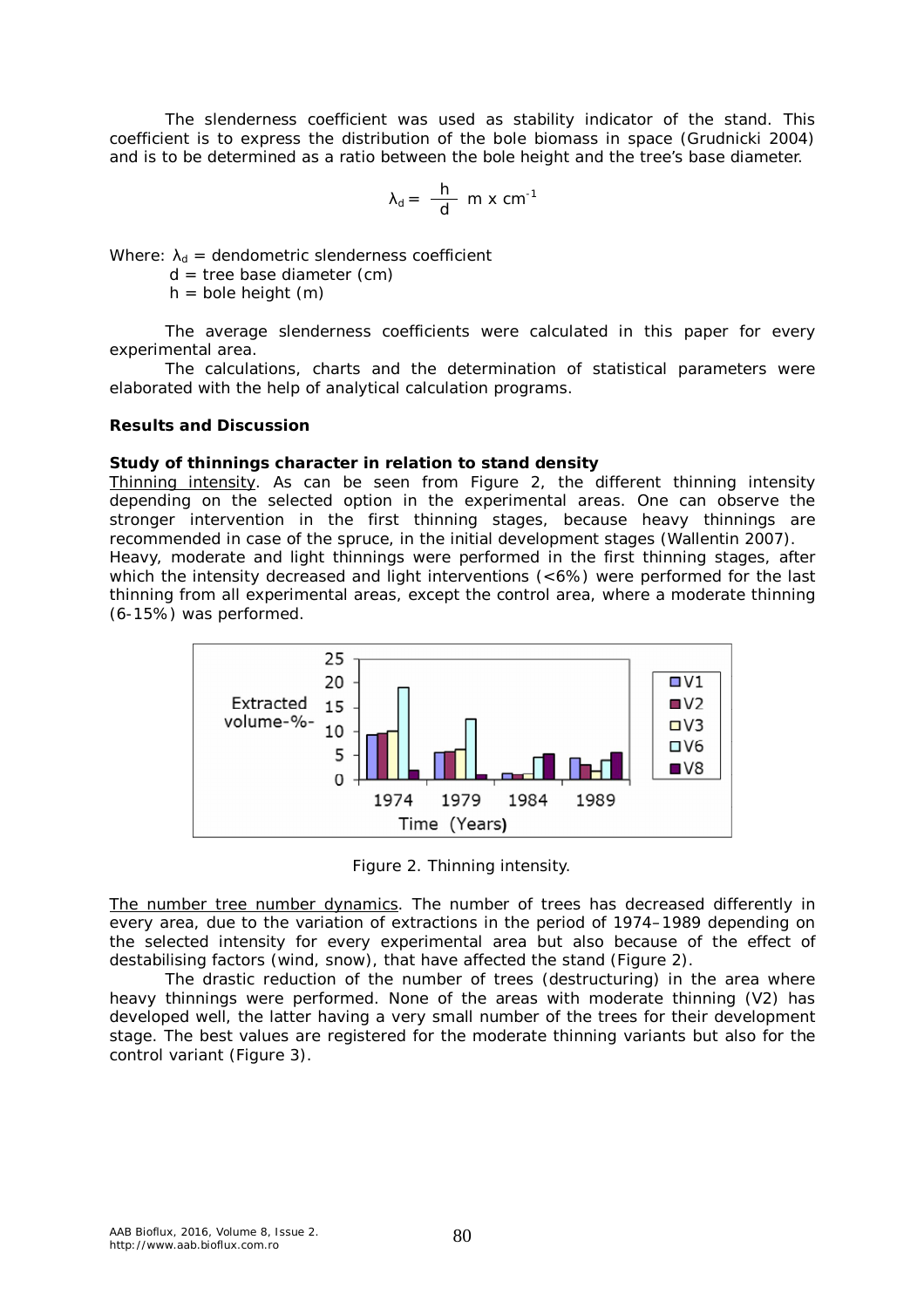

Figure 3. The number of trees evolution.

In 1989, the density index showed values of: 0.9 – in all 3 moderate variants; 0.6 heavy variant; 0.8 - control variant. The technical norms recommend for the Romanian stands, the decrease of density by means of thinnings up to a value of 0.8 (\*\*\* 2000). In this case, the value of the density index is under limit for the heavy variant, which led to the stand increase of instability and its destructuring in time.

Evolution of the Hart-Becking spacing factor. As it can be observed from the first thinning, the stand is dense, instable because the Hart-Becking index value is between 10-15%; light and moderate thinnings are recommended for the stand and heavy interventions are prohibited (Figure 4).



Figure 4. Evolution of Hart-Becking space factor.

The optimal value of the spacing coefficient is between 16-20% in case of spruce (Negulescu 1973). At the inventory from 1989 it was established, that the optimal value was reached only for the heavy variant (V6), however, during the inventory the present paper is based (2010), it is noted that the thinning intensity has affected the structural stability of this experimental area. The optimal value was reached moderately in the areas V1 and V8, where the moderate and the light thinning was performed.

## *The influence of thinnings on the biometric features of the stand*

The influence of thinning on the average diameter. Thinnings have a great influence on the biometric features of the stand. They have a significant influence on the diameter, according to published literature. The diameter increase is more obvious for the areas, where interventions are performed (Petrescu & Haring 1977).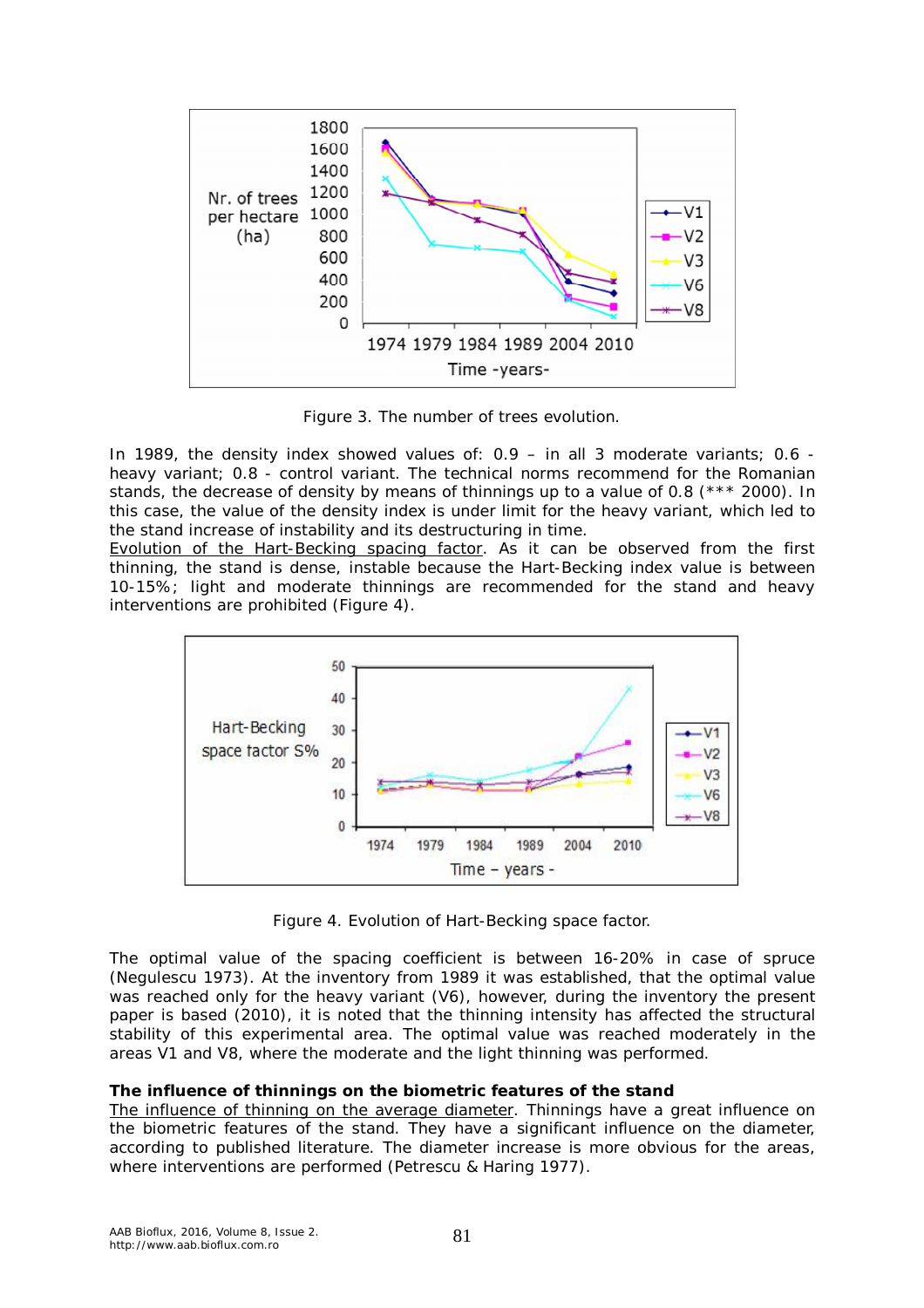

Figure 5. Average diameter evolution in relation to time and thinnings intensity.

It has a faster growing in case of the stand with heay thinnings compared to the stands with moderate or light thinnings. According to the figure e.g. the control variant, with light thinnings, has the slowest development.

Dynamics of diameters of trees, remained within the stand from the beginning until the end of experiment (1974-2016).

 It is noted from the Figure 6, that the growth was higher in the period of interventions. One of the causes could be the induced growth of the diameters from the thinning. The moment the trees with diameters under the average diameters are extracted, the average diameter grows artificially. With regard to the biometric features, a favorable evolution in the areas with heavy intensity was noted, as these responded well.



Figure 6. Average height evolution in relation to age and thinnings intensity.

According to Figure 6, the evolution of the average height indicates small differences in all 5 experimental areas; practically the stand has a parallel evolution of the growing curves, as the height is less affected by the thinning intensity than the diameter. In the heavy thinning area, it is noted a decrease of the average height after 2004, which indicates the stands destructuring, because there were fewer trees left for the height measurement and they were not representative.

The improvement of ecologic conditions of the trees left after performing cultural operations materializes, first of all, by means of increase in thickness. The height growth, in case of normal thinning is conversely, weak influenced and remains usually stationary. The reason for this is that from the total quantity of organic substances, elaborated as an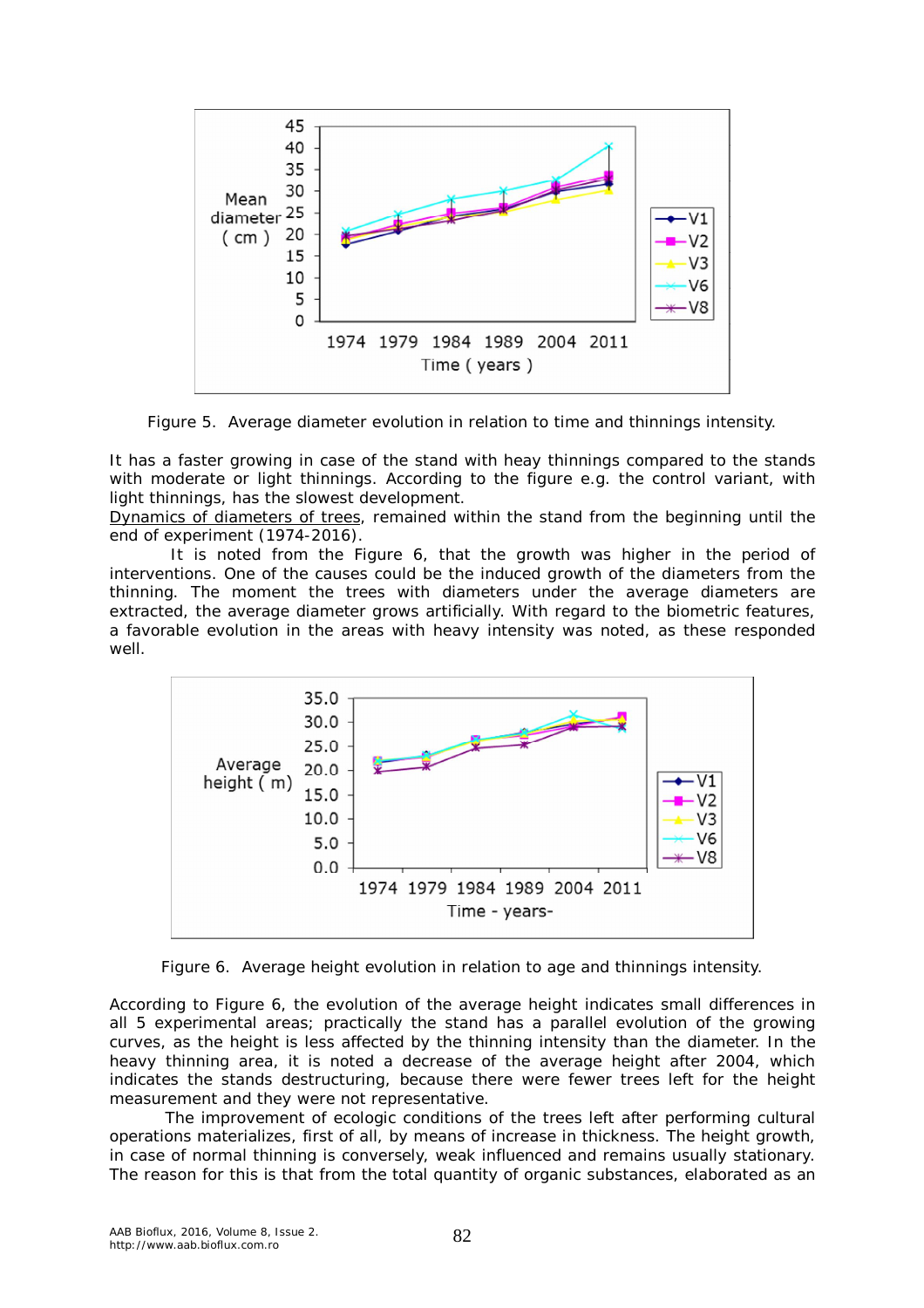effect of strenghtening the assimilation process, the greatest part is being used for the regeneration and development of the foliar system and of the root-system and only a small part is used for the activation of height growth, which is conditional upon the site quality and less upon the performance of tending and control works. Therefore, it is rather low, in order to be widely influenced by applying cultural operations. According to Figure 7, the almost parallel evolution of the height curves can be noted. The curve from the heavy thinning area has shifted due to the stands destructuring. However, the heavy thinning has influenced the average height from the area with low figures compared to the other areas, the reason for this being the competition for sunlight within the stand. Therefore, the diameter growth of trees from the heavy thinning area was obvious after the thinning.



Figure 7. Height variation between plots (2010).

*Thinning influence on stand production*. One of the effects aimed by performing thinnings is to increase growth and the total wood mass production of stands. For this purpose, between 1880 and 1925, in different European countries, one has installed experimental blocks of two or more intensity variants.

The results obtained with regard to thinning influence on the wood production were surprising. It was noted that, if the dense stand is not interrupted too long during those works, their intensity can variate between certain limits, so that the growth and the wood production are not significantly changed. A higher growth within the stands with thinnings was noted as compared with those, where no interventions were conducted (Wallentin 2007), (Pretzsch 2004). In 1960, in Northern Europe, an idea has arisen, that was also adopted in Romania. This supports the heavy thinning in young spruce stands, followed by a decrease in intensity up to moderate to light in the second part of the rotation (Wallentin 2007; Vlad & Petrescu 1977). Taking into account all these conclusions, nowadays, it is assessed, that the effect of thinnings on wood mass accumulation is not yet solved in a safe and constant way.

Average tree volume. Figure 8 indicates that in the areas with heavy and moderate thinnings, the average tree volume is higher as compared to the control area; the greater value was registered within the area with heavy thinnings. The average tree volume is influenced by the thinning, according to the published literature, which states, that following the research on spruce, the heavy thinning accelerates with ca. 20 years the stands production until the age of 50, after which it tends to equalize the production from the areas with moderate and light thinnings (Negulescu 1973).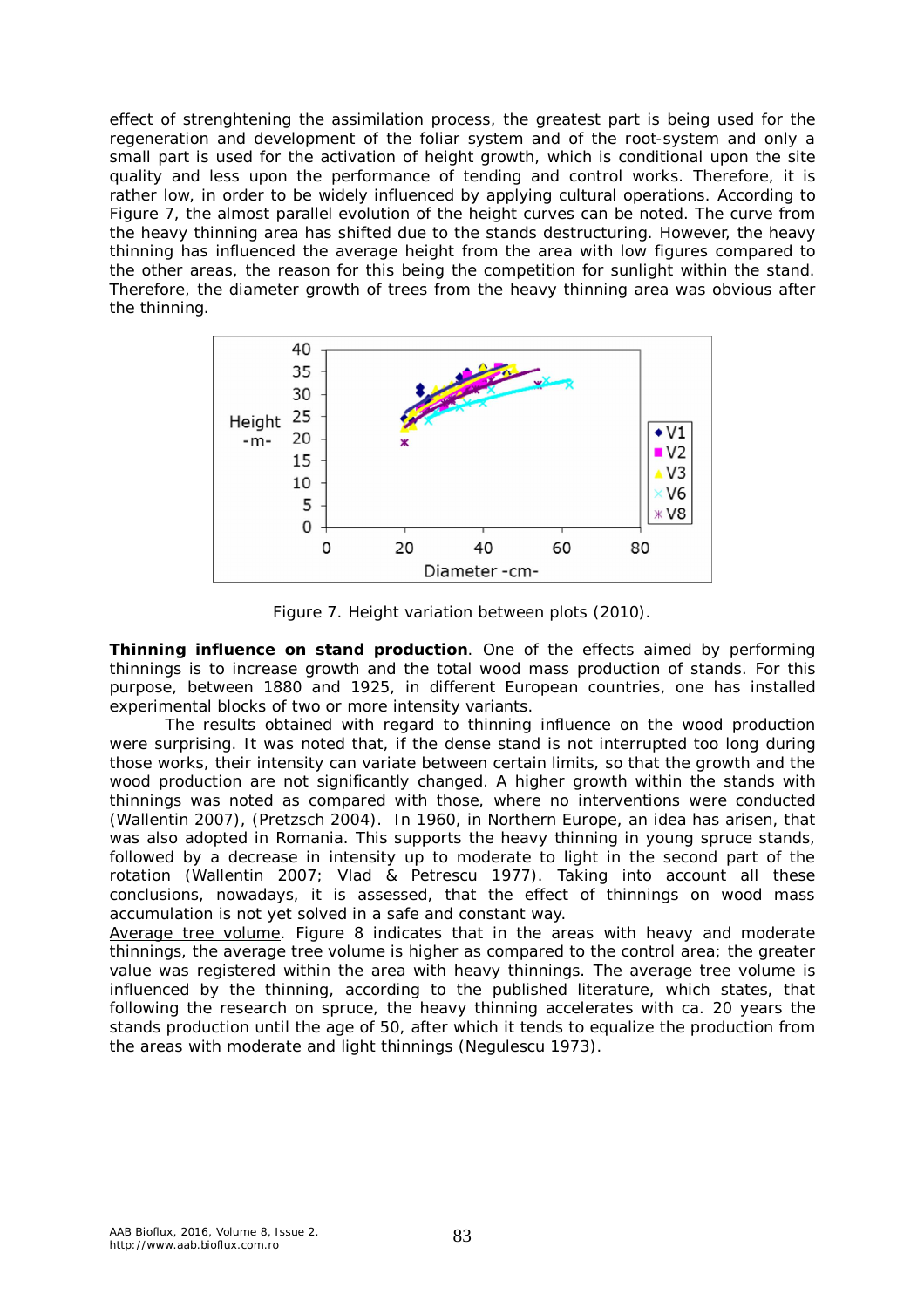

Figure 8. Evolution of average tree volume.

According to Table 2, the greatest growths were registered in the area with heavy thinning, with an increase of 52% as compared to the control area. Lower growths were registered within the variants V1 and V3 as compared to the control variant. Even if the control variant has registered lower growths of the average tree volume at the beginning, due to weak intensity extractions, this situation has been adjusted after performing cultural operations.

Table 2

The average tree volume at the beginning and end of the study on variants of thinnings intensity

| Experimental<br>area | 1974  | 2010  | Growth<br>$(m^3)$ | Growth % compared to control<br>plot |
|----------------------|-------|-------|-------------------|--------------------------------------|
| V1                   | 0.296 | 1.328 | 1.032284          | -2                                   |
| V2                   | 0.342 | 1.513 | 1.1707006         | 12                                   |
| V3                   | 0.335 | 1.200 | 0.8647872         | $-18$                                |
| V6                   | 0.405 | 2.005 | 1.5997027         | 52                                   |
| V8                   | 0.295 | 1.349 | 1.0539402         | -                                    |

Stand volume. The total production of a stand represents the summing of the main stand volume with the volume of the extracted trees, after tending and control works. Figure 9 indicates a normal evolution of the stands total production by 1989; the lowest volume value was registered within the area with heavy thinnings, also due to the more intense extractions. After 1989, it is noted a sudden decrease in volume, due to the action of destabilizing factors, which have affected this stand below the average values.



Figure 9. Stand volume dynamics.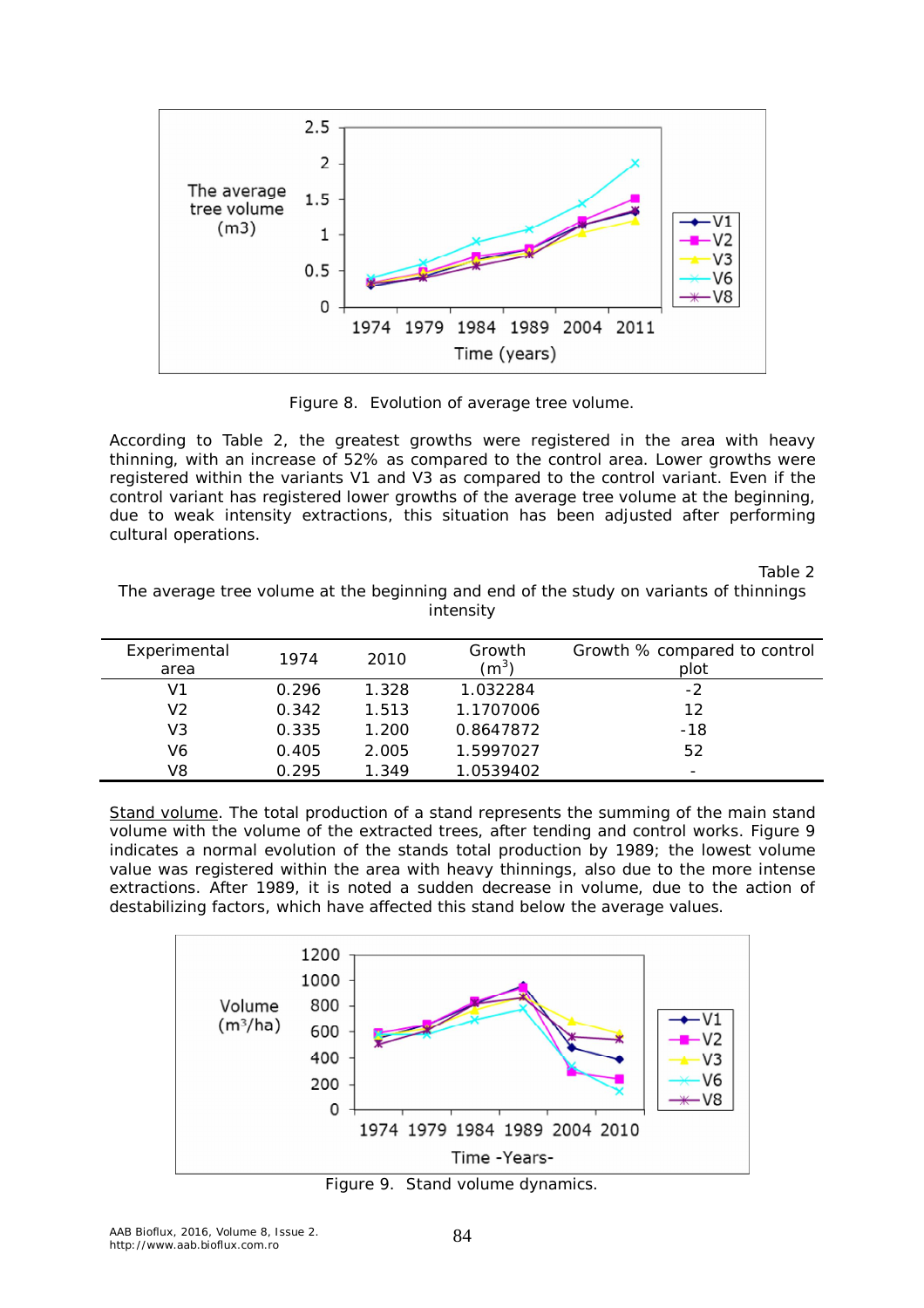*Thinning influence on the slenderness coefficient*. There is a strong correlation between the values of the slenderness coefficient with the damages caused by wind and snow (Nicolescu et al 2003), therefore this is used in determining the stability of the stands and of the individual trees. It is considered, that the stands with average slenderness coefficients of 0.8-0.9, fall within the area of stable stands, 0.9-1.0 relatively stable stands, >1.0 unstable stands.



Figure 10. Stand stability dynamics.

According to Figure 10, at the beginning of the experiment, the slenderness coefficient was >1, and was qualified as unstable in all areas. During the implementation of cultural operations, it fell below the value 1 only in the control areas and heavy thinning areas, these being considered relatively stable stands at the end of thinnings. However, the value of the slenderness coefficient, which indicates a relative stability in heavy thinning areas, is called into question by the stands evolution in time. According to (Barbu 2004), the heavy thinnings in young trees and more reduced after the age of 30-35, contributes significantly to the increase of stands growth and stability. In this case, one can note the veracity of the assertion, because heavy thinnings were performed around and after the age of 30, which led to the instability of the stands evolution. It seems that in the case of the studied stand, the light thinning is the recommended one.

**Conclusions**. Following the conducted survey, a favorable evolution of the stand by 1989, was noted as the structural parameters had a good evolution, within normal limits.

After the implementation of the last operation, the stand has evolved in a negative way, being affected by destabilising factors, which acted differently in every area, depending on the thinning intensity.

The improper values of the number of trees, the spacing coefficient, the density index, the total production, indicate the destructuring of the stand for 2010 in the areas with heavy thinnings. Moreover, the destruction of the area V7, where light thinnings were performed, is due to the cut of the stand, as a consequence of the fellings from the heavy thinning areas. Although the current productivity of the average stand is superior in the area with heavy thinnings, one must take into account the stability aspect that made the difference among the current total production values, at the level of the stand.

It can be concluded that in the case of the studied stand after the age of 30, light thinnings were recommended. These aspects are outlined by means of the productivity analysis and of the current structural parameters from the control area, where this type of thinning intensity was implemented.

Future studies should cover more the aspects of stability increase but also of the stands productivity, highlighting the intensity degree that must be implemented in different conditions in which these stands are growing and that can significantly influence their evolution in time.